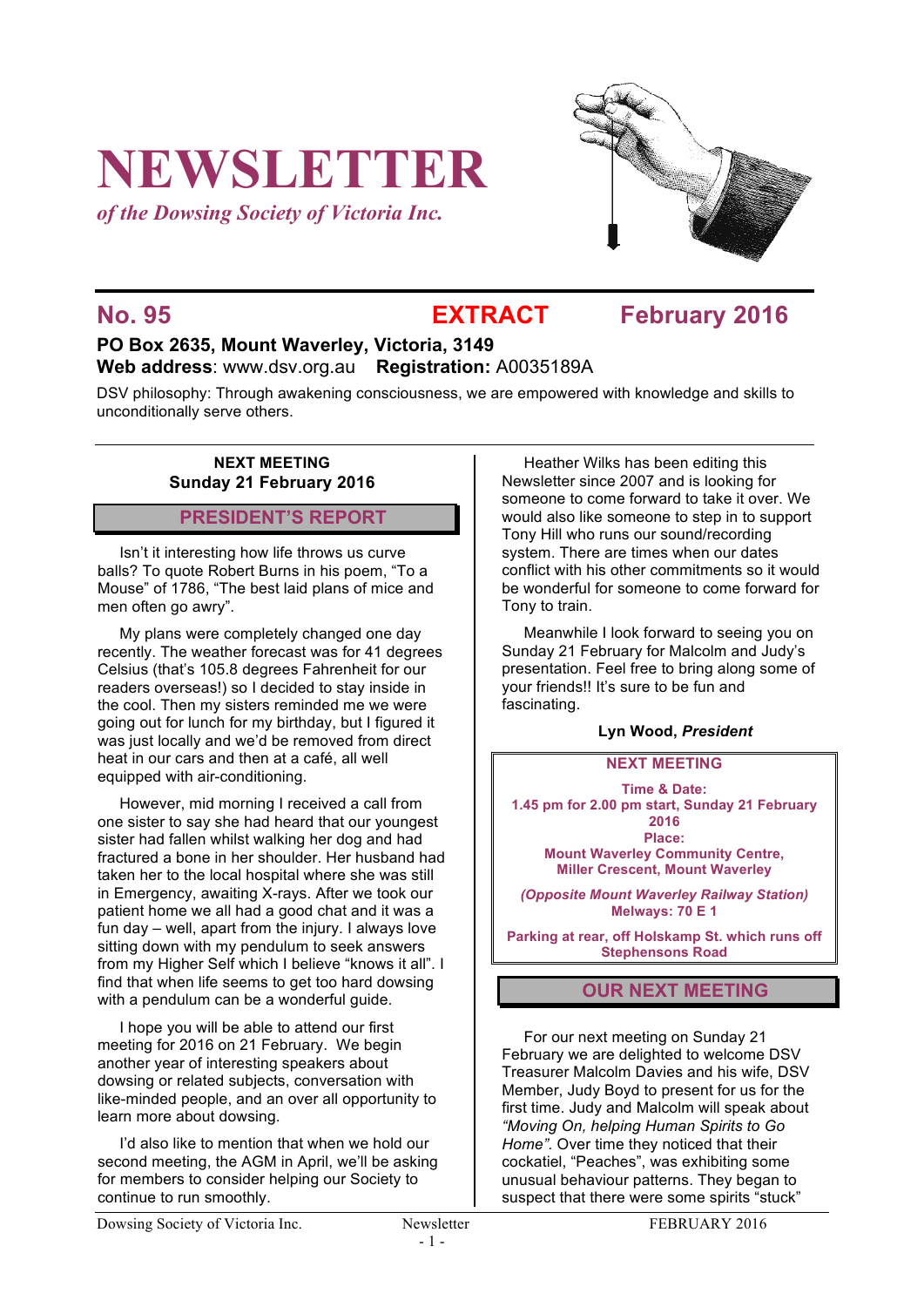and lingering in their home. So they used their pendulums to ask for answers.



*Judy & Malcolm*

What they had expected to be perhaps a simple, one-off experience developed further. They'll share with us the amazing journey of discoveries that unfolded through Peaches which led to many spirits being helped to move on from their home.



*Their Cockatiel, Peaches*

#### **OUR LAST MEETING**

At our last meeting for 2015 in November we were so pleased to welcome Juliet Gauci. She explained some of the fascinating family history and her experiences which have encouraged her work in Astrology and Palmistry.

Juliet spoke about her views on Fate versus Destiny and the significance of following our guidance and intuitive prompts.



*Juliet Gauci (nee Gunning)*

Juliet talked about the energies and planetary influences expected for 2016. She generously gave some reading insights and provided a number of over all predictions.

*For details about private readings via Skype, please email Juliet: julietg@me.com*



## **Gently Does It Lyn Wood**

Phone: 0409 839 581 or 8759 3182 Email: lyn.wood@optusnet.com.au

· Reiki Workshops

- Crystal Heart Reiki/
	- Sekh'm Healing
- · Blue Moon Aromatherapy
- Ear Candling · Property Dowsing
- · Pendulum Workshops · Super Concentrates

· Oh! Naturale Skin & Haircare

household products

#### **BE CAREFUL WHAT YOU DRILL FOR**

*With thanks to Guy Hudson, Member of the British Society of Dowsers who was a trustee of the Society for six years and chaired the water divining Special Interest group for two years.* © *2013* 

One day, I had a typical request to go and divine for a new water source. It was from an experienced engineer – they were having trouble locating a source of water, about five miles away from my home. Next morning, I duly arrived on site. A very large new house was being built near the top of a hill with fine views over the Sussex Weald, and a new lake basin had been prepared but was empty.

*Guy Hudson is an Electromagnetic Surveyor and Water Dowser in the UK. For more information please visit his site: http://waterdowser.co.uk*

#### **SHARE YOUR DOWSING SUCCESS**

As the Editor I especially welcome receiving your contributions. I'm always looking for something new to include.

Please don't be shy about sharing. I realise that sometimes what you dowsed for might have seemed straightforward to you, yet by sharing it you are sure to inspire others.

Do email me with your story, anecdote, successes and even your heartfelt dreams for your dowsing: heather@ohnaturale.com or call (03) 9572 2970 / 0414 836 654.



- Dowsing Consults
- Stress & Pain Relief
- Content Copywriting
- . Oh! Naturale Products

Contact: Heather Wilks Email: heather@ohnaturale.com Tel: (03) 9572 2970